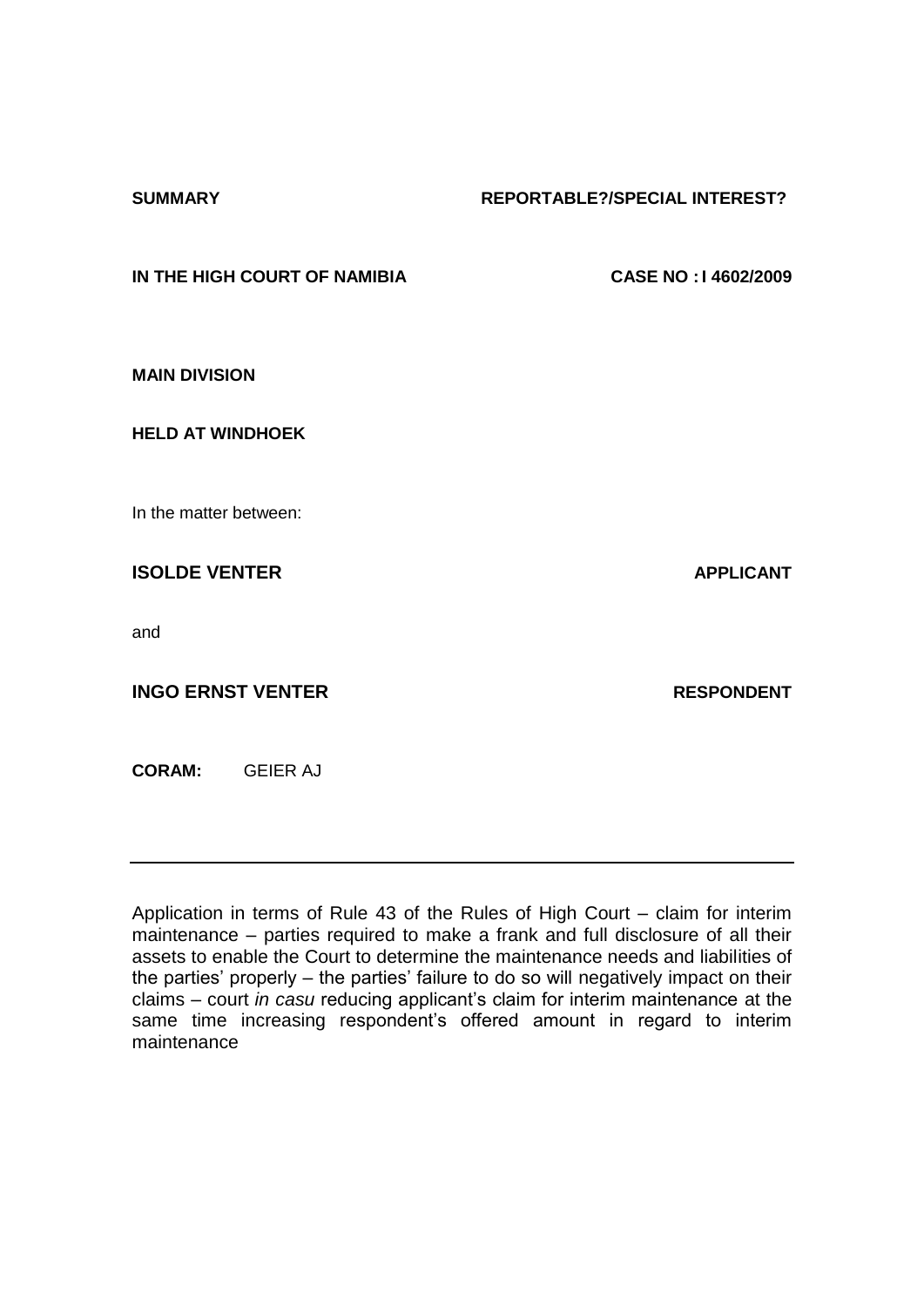**REPORTABLE?/SPECIAL INTEREST?**

**IN THE HIGH COURT OF NAMIBIA CASE NO : I 4602/2009**

**MAIN DIVISION**

**HELD AT WINDHOEK** 

In the matter between:

**ISOLDE VENTER APPLICANT** 

and

**INGO ERNST VENTER RESPONDENT** 

**CORAM:** GEIER AJ

Heard on: 7 February 2012

Delivered on: 7 February 2012

#### **EX TEMPORE JUDGMENT** \_\_\_\_\_\_\_\_\_\_\_\_\_\_\_\_\_\_\_\_\_\_\_\_\_\_\_\_\_\_\_\_\_\_\_\_\_\_\_\_\_\_\_\_\_\_\_\_\_\_\_\_\_\_\_\_\_\_\_\_\_\_\_\_\_\_\_\_\_

**GEIER AJ:** [1] In this Rule 43 Application the Applicant seeks interim custody of the two minor children born of her marriage, interim maintenance in

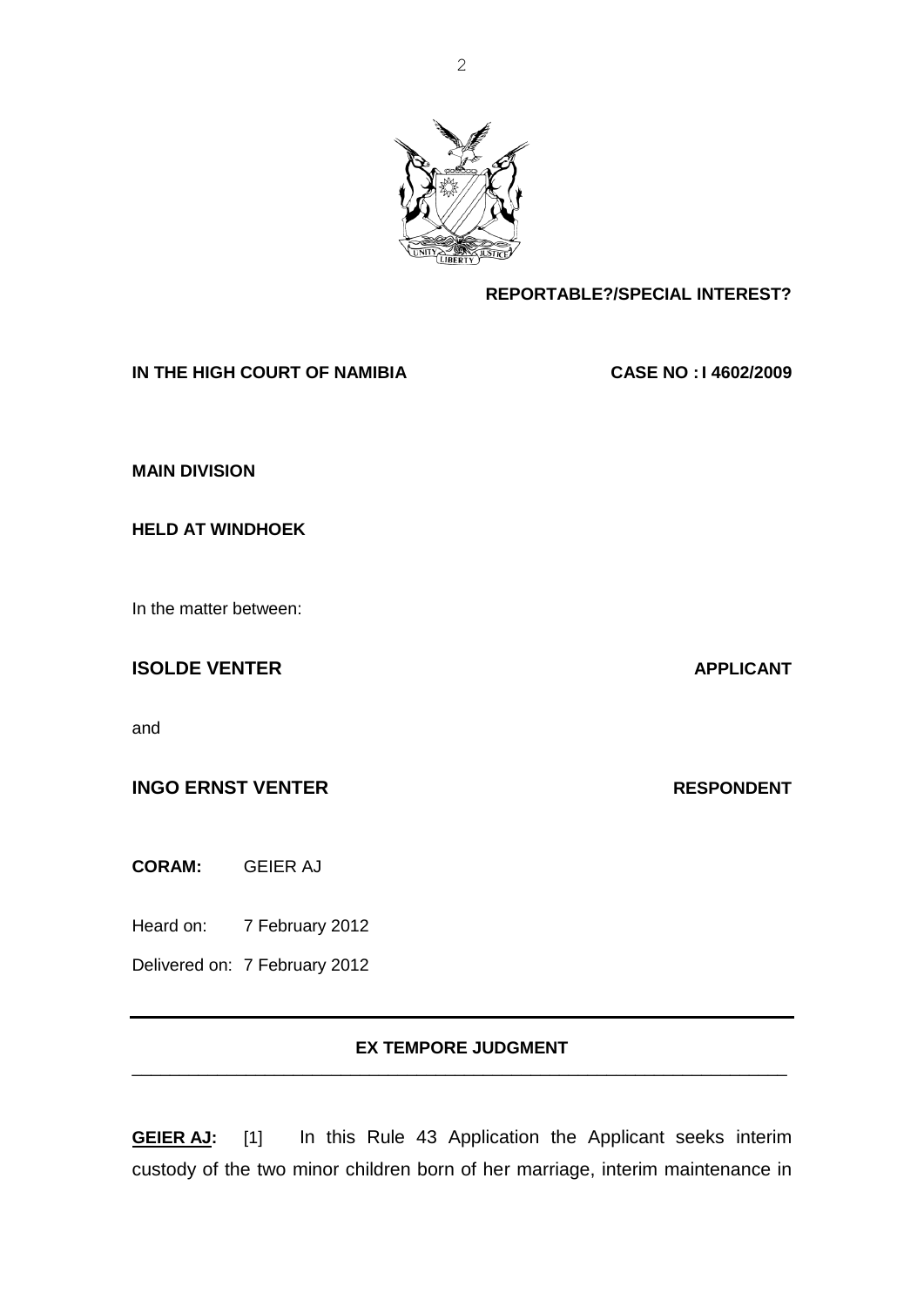the amount of N\$5 000-00, per month, per child, and payment of the amount of N\$12 670-00 in respect of a debt incurred by her, relating to the school fees of the minor child A.

[2] The Respondent has opposed this matter and has disputed the Applicant's entitlement to the relief sought.

# **CUSTODY**

<u>.</u>

[3] Although the Respondent initially sought to maintain the *status quo* in this regard - the parties already having separated and the minor child A returning with the Applicant to Windhoek - the minor child G, remaining in Respondent's custody in Walvis Bay - the Respondent, now, in Heads of Argument filed of record conceded this aspect.

[4] Reluctantly I accede to this concession as upon a reading of the papers before me I was initially not convinced that the relocation of G to Windhoek would be in the parties' other daughter's best interest, particularly as she had for some time now been enrolled in a private school in Walvis Bay where she currently is still enrolled.<sup>1</sup>

[5] I also cannot, on the papers before me, conclude that the alleged alcohol abuse of the Respondent has made him an unfit custodian parent - an aspect which was disputed on the papers and an aspect that was known to the Applicant prior to the institution of the divorce action and where this aspect was

 $1$  I have now been informed by the parties that the minor child G has since relocated to her mother in Windhoek.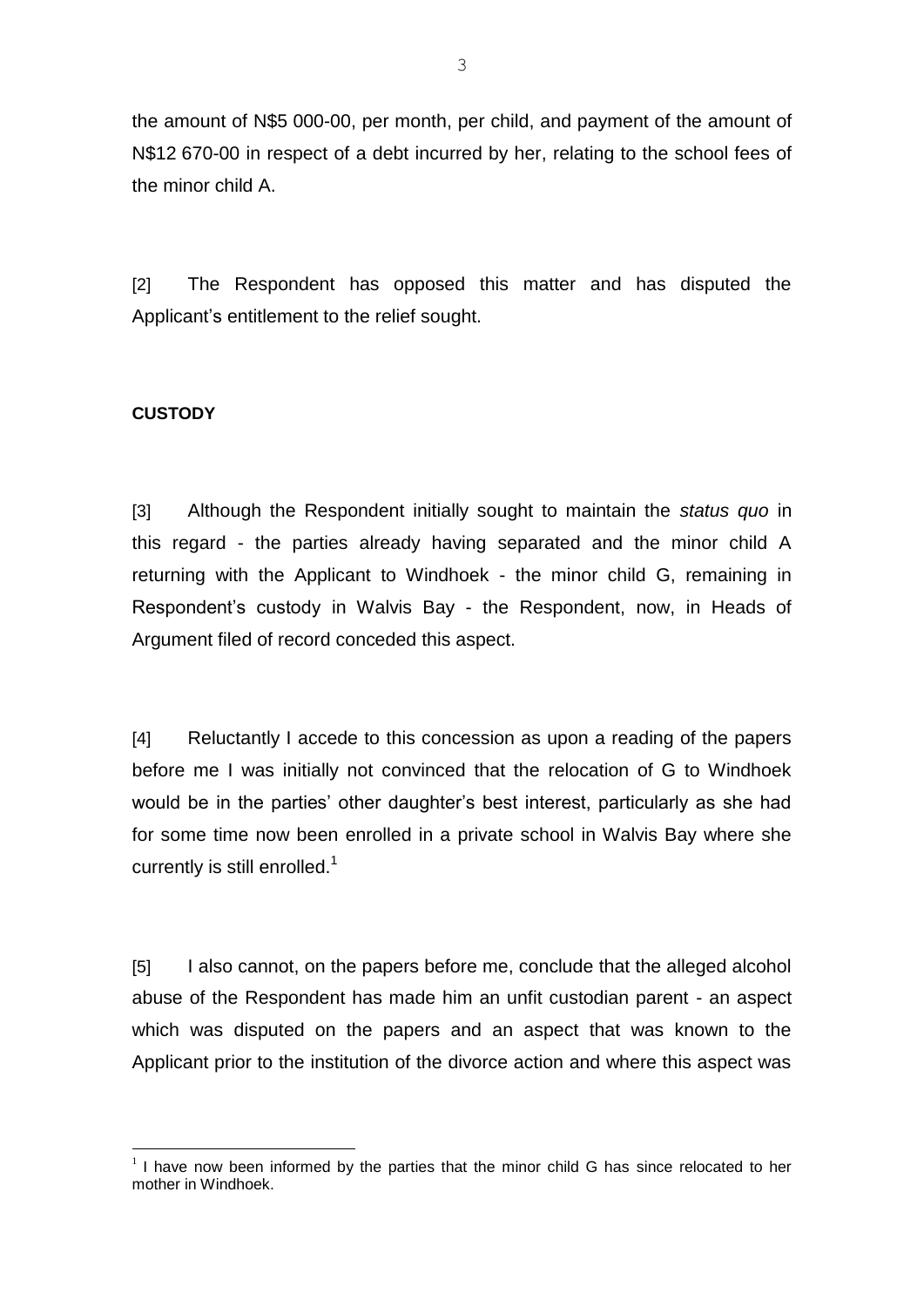"unfortunately omitted in the Particulars of Claim" - but most of all - where the Applicant allowed G to live with her father despite such knowledge.

[6] These allegations were thus not proved on the papers before me.

[7] On the other hand I cannot, as the upper guardian of the minor children, say, that the wishes of both parents, that their children should now be placed under the care and custody of their mother, should not be respected, or that this would not be in their best interests, particularly as this move would reunite the sisters, who are both teenagers of impressionable age and who would also naturally have an affinity to their mother, particularly during this stage of their adolescence. Lastly it would appear that the sisters will probably now be enrolled at the same school.

[8] This therefore leaves the issues of interim maintenance and the claim for payment of the arrear school fees for determination.

# **INTERIM MAINTENANCE**

[9] Applicant claims that her reasonable monthly needs amount to N\$20 460.00, which includes an amount of N\$2 100-00 for medical aid and which amount already makes allowance for some expenses should G return to the Applicant's custody.

[10] Both parties say they cannot afford any medical aid.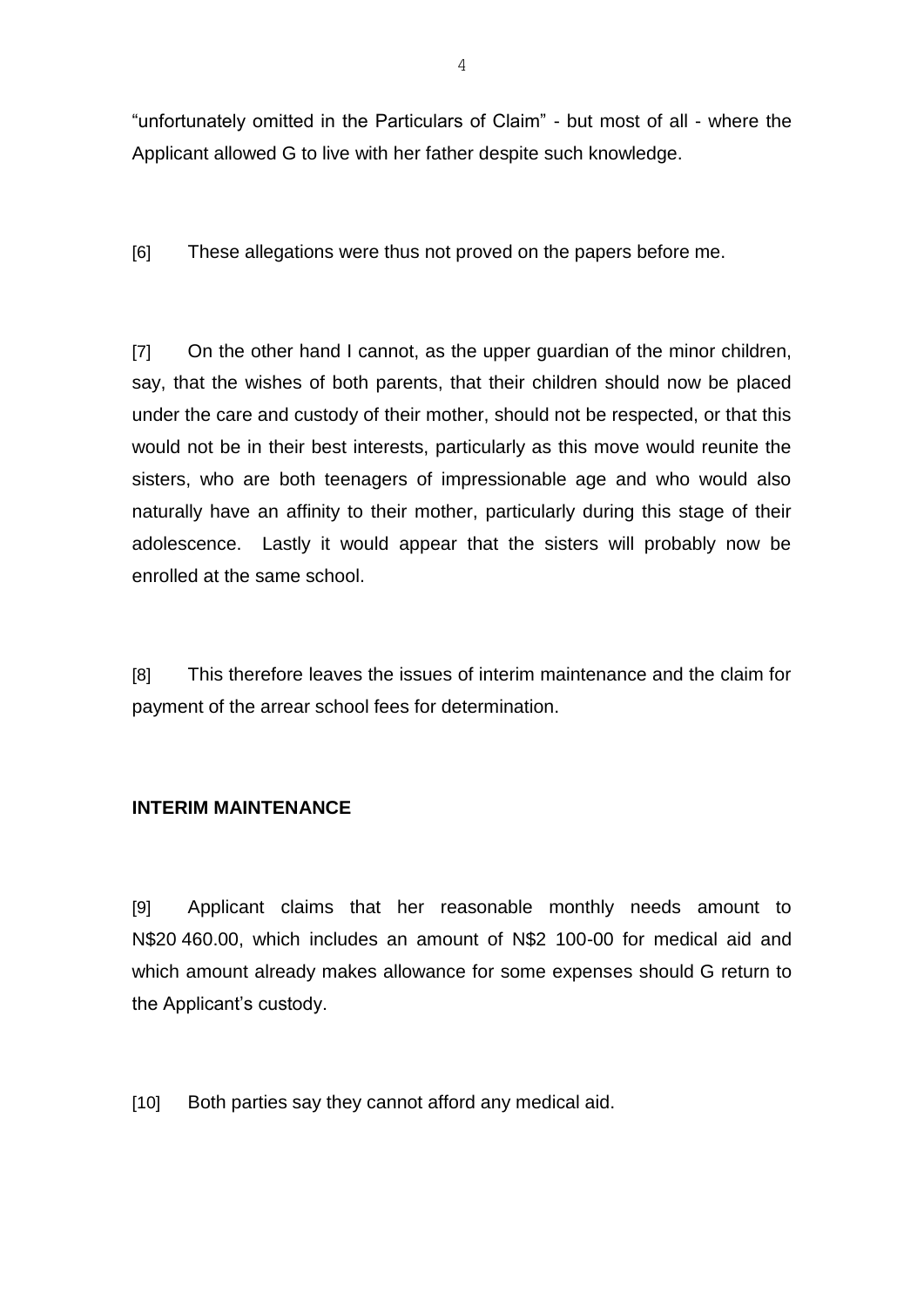[11] The Applicant earns N\$12 407-83 nett per month after the deduction of tax, pension and Social Security. This leaves a shortfall, depending on whether or not provision for medical aid is made, of N\$8 057-17, alternatively of N\$5 957-17.

[12] The Respondent's average monthly income on the other hand is N\$17 000-00. He claims that his total monthly expenses amount to N\$18 840- 00.

[13] Given the fact that G has now relocated to her mother I have made some allowance in this regard in that I estimate the Respondent's reduced monthly expenses as follows:

- a) Rent N\$3 000-00;
- b) Water N\$300-00;
- c) Electricity -N\$500-00;
- d) Food, inclusive dog and cat food, N\$3 000-00;
- e) Toiletries -N\$200-00;
- f) Internet, telephone, inclusive business use, N\$1 500-00;
- g) Fuel N\$1 500-00

Total - N\$10 000-00).

[14] This would leave an approximate surplus, on average, depending on whether or not medical aid would be included of N\$7 000-00, alternatively of N\$4 900-00.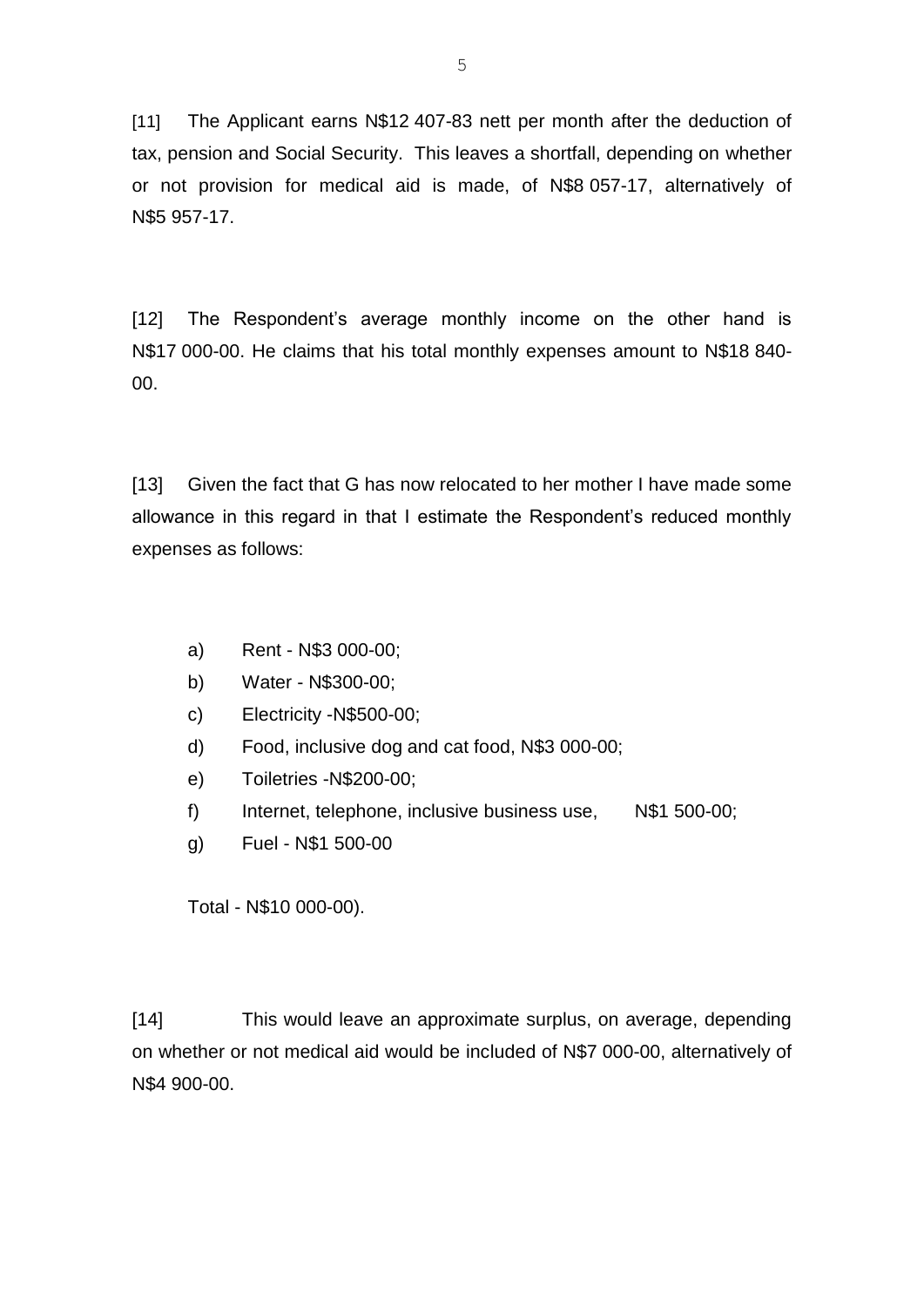[15] In deciding what amount of interim maintenance should be awarded I further take into account that the Respondent, on Applicant's own version, maintained the Applicant and the two minor children in the amount of N\$59 650- 00 for a period of 11 months from January to November 2010. That amount reduces itself to an amount of N\$5 422-72 per month in respect of both children alternatively to the amount of N\$2 711-36 per month per child.

[16] I am mindful that certain additional expenses were also paid for by the Respondent.

[17] In her divorce Particulars of Claim the Applicant claims maintenance of N\$3 000-00 per month per child subject to an inflationary increase. She also claims 50% of the school fees and related expenses and that the children be placed on the Respondent's medical aid.

[18] It is against this background that the Applicant's claim of N\$5 000-00, per month, per child, and the Respondent's offer of N\$ 1 500.00, per month, per child, should be seen.

[19] Although I am mindful that maintenance is to be determined with reference to the parties' income and expenditure, their respective earning capacities against which their liability for maintenance should be fathomed, *pro rata*, I need to point out that I could not avoid getting the impression that the parties' have not fully disclosed their assets and that they, in this regard, have not been entirely frank with the Court.

[20] It is common cause that the parties' were married for some 12 years, that they used to conduct a tour operating business, the profit of which was used to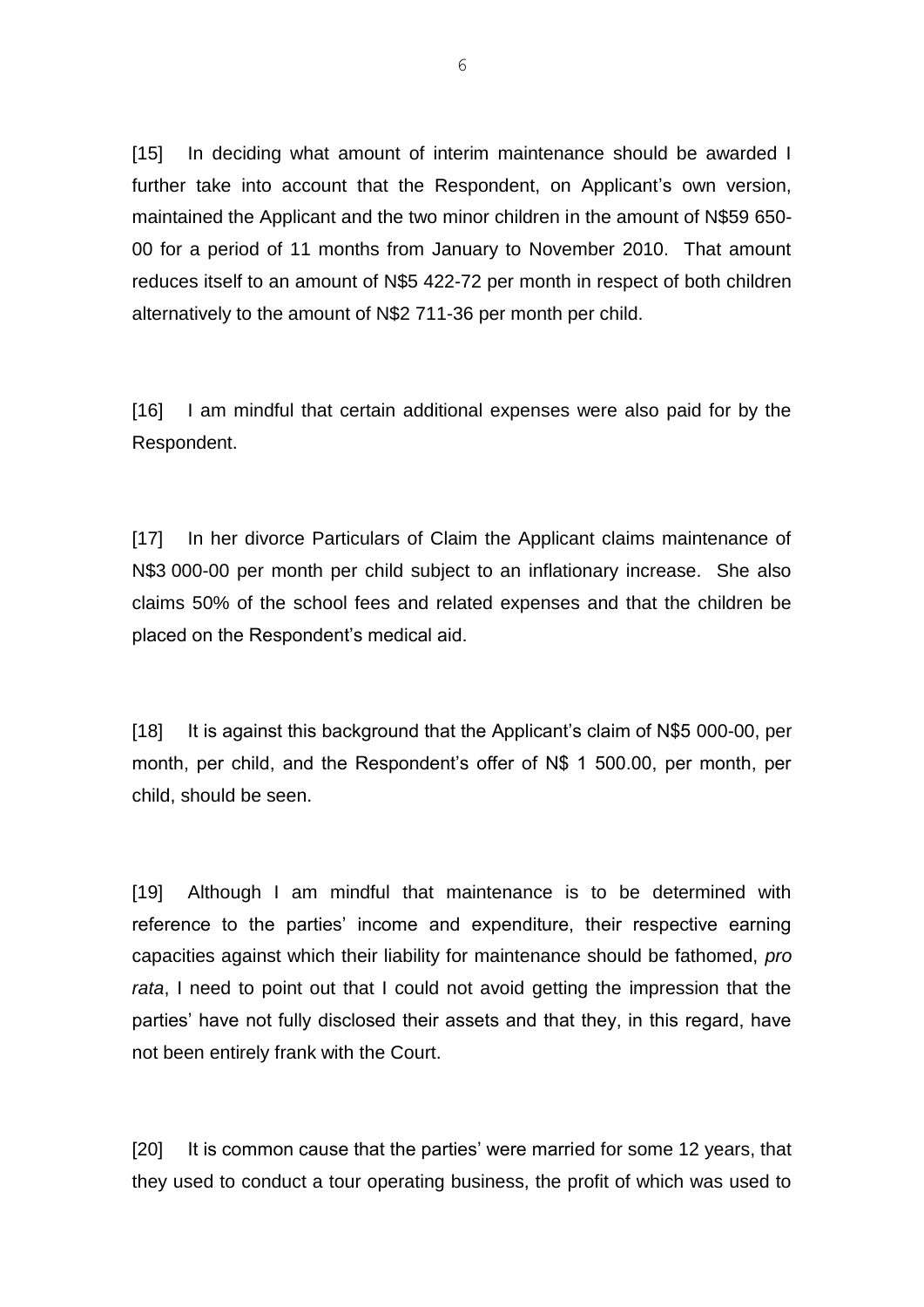maintain the family. The monthly expenses, then, were in excess of N\$20 000- 00. I find it highly improbable that, in such circumstances, no assets were acquired or any savings or investments made. The papers are however silent in this regard.

[21] It was however always incumbent on the parties to make a frank and full disclosure of all their assets to enable the Court to determine the maintenance needs and liabilities of the parties' properly. Their failure to do so must negatively impact on their claims.

[22] I would in the normal course have considered an amount of N\$3 500-00, per month, per child, as reasonable in these circumstances. In view of the less than frank disclosure of the parties' respective means I deem it proper to reduce the Applicant's claim and increase the offered amount by the Respondent by N\$1 500-00.

[23] What remains to be determined is the claim by the Applicant for the school fees incurred in regard to the younger daughter A.

# **THE CLAIM FOR ARREAR SCHOOL FEES**

[24] Again it becomes apparent that the Applicant has omitted to place all the relevant facts before the Court. She, for instance, fails to explain on what terms and conditions she managed to enrol A at a private school and then run up a debt of N\$19 000-00 in this regard. Applicant fails to explain whether or not the school has placed a moratorium on the payment of its fees pending, for instance, the determination of the maintenance question or whether or not, for example, the school has a scheme for needy parents, for the payment of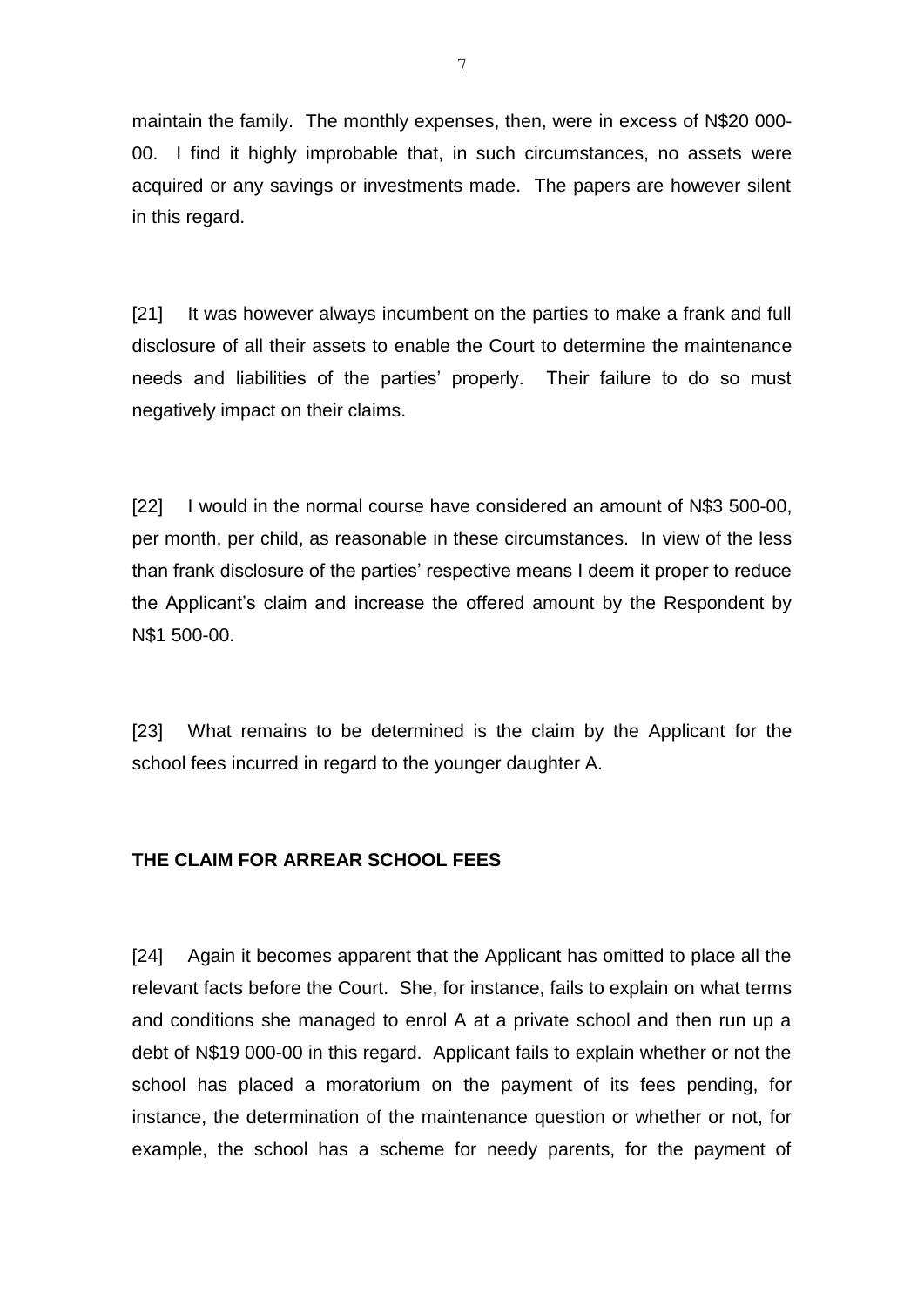reduced school fees, from which she has benefitted? Simply no facts have been placed before this Court in that regard.

[25] In addition it needs to be taken into account that the minor children of the parties were separated and that the Respondent, under whose care G was enrolled in Walvis Bay, at a private school, did not run up a similar debt of such magnitude.

[26] Both parties are liable for the maintenance of their children. So much is clear. In such circumstances the Applicant has allowed the school debt to accumulate while, at the same time, leaving the Respondent to maintain the other child, to whose maintenance she has not contributed. The same is of course true for the Respondent.

[27] It is against this background that Applicant now claims that the Respondent contribute towards this debt in the amount of N\$12 670-00.

[28] In the divorce particulars the Applicant prays that the Respondent contribute 50% toward all tuition costs.

[29] Given these facts and circumstances I consider it fair that the Respondent contributes 50% towards the accumulated school debts.

[30] In the result the following Orders are made:

(1) The Applicant is awarded interim custody of Gaby Venter, born on 18 August 1997, and Alice Venter, born on 16 July 1999,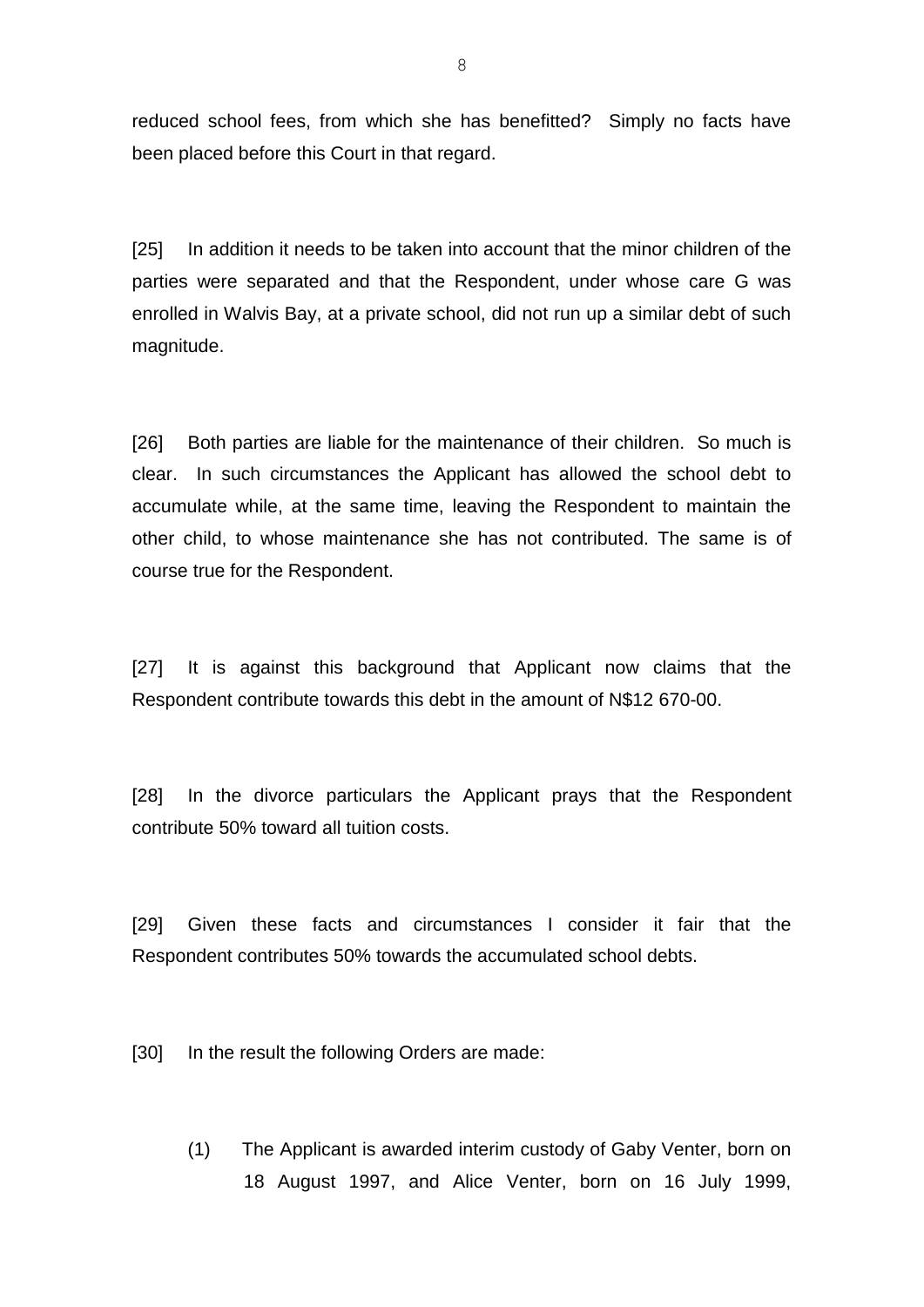*pendente lite,* subject to the Respondent's rights of reasonable access being reserved to him;

- (2) The Respondent is directed to pay to Applicant interim maintenance - in respect of the aforementioned minor children - in the amount of N\$3 000-00, per month, per child - the first such payment to be made on or before the  $7<sup>th</sup>$  of March 2012 and all subsequent payments to be effected on or before the  $7<sup>th</sup>$  day of each subsequent month;
- (3) The Respondent is ordered to make a contribution of N\$9 500-00 in respect of the arrear school fees incurred in respect of A;
- (4) Such amount is to be paid- off in equal monthly instalments of N\$1 000-00 per month - the first instalment to be paid to the Applicant on or before the  $7<sup>th</sup>$  of March 2012 - each subsequent instalment to become due and payable on or before the  $7<sup>th</sup>$  day of each subsequent month;
- (5) No order as to costs is made.

**GEIER AJ:**

\_\_\_\_\_\_\_\_\_